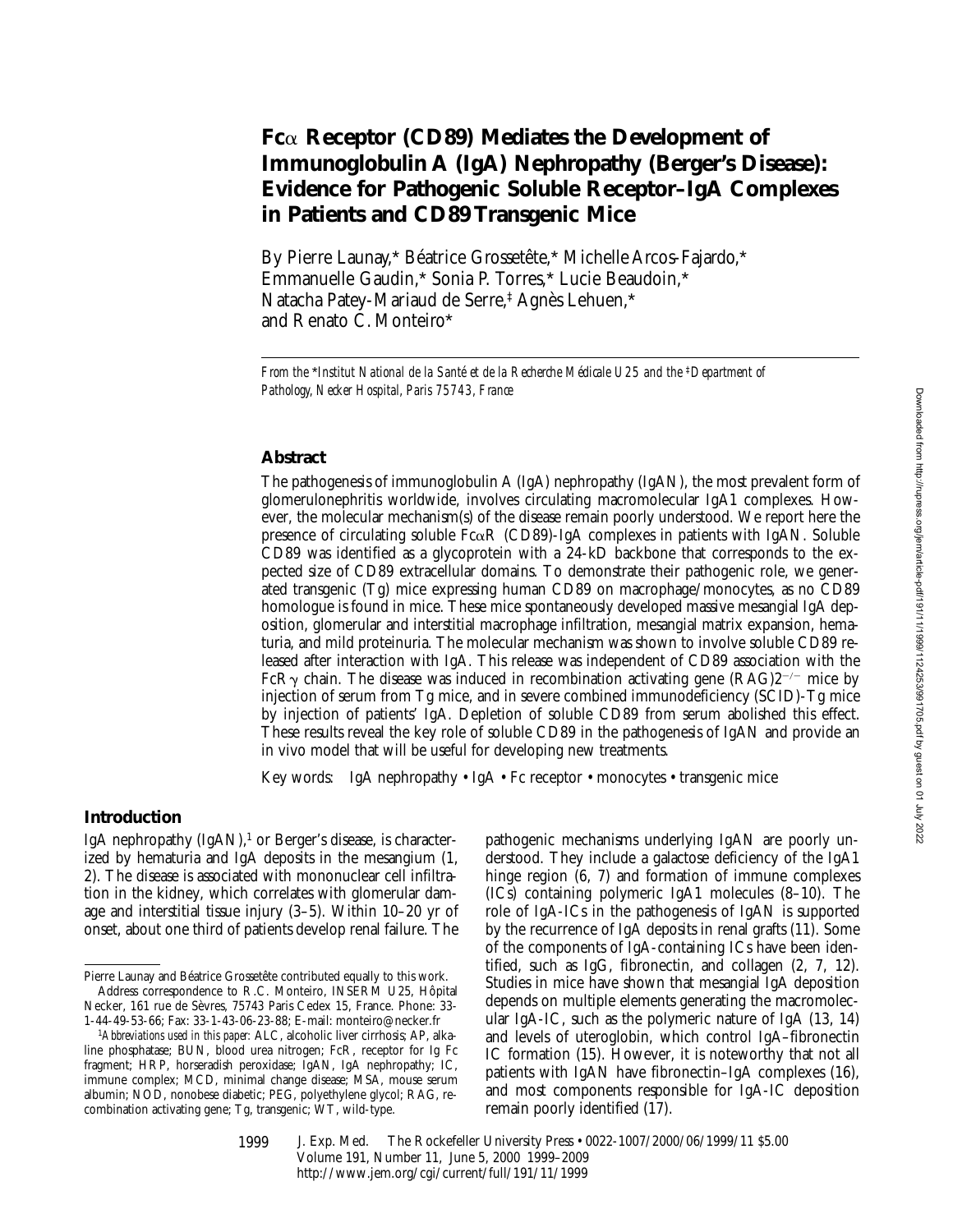Based on observations of patients with IgAN, we postulated that the IgA Fc receptor, CD89, was strongly involved in the pathogenic mechanism of the disease (18, 19). In healthy individuals, CD89 is constitutively expressed on human myeloid cells as 55–75-kD glycoproteins that bind IgA polymers more than monomers (20–22). In IgAN, we observed a marked decrease in monocyte CD89 expression (18). Despite low receptor numbers, increased CD89 occupancy by IgA1 is found on monocytes of IgAN patients and is linked to the severity of renal lesions such as glomerulosclerosis and mesangial proliferation.

In this study, we first detected soluble CD89 complexed with IgA in the serum of patients with IgAN, contrary to patients with other IgA-related and -unrelated diseases. To determine the role of soluble CD89 in the pathogenesis of IgAN, we then generated CD89 transgenic (Tg) mice with high level protein expression on monocyte/macrophages, driven by the mouse CD11b promoter. We obtained direct evidence that soluble CD89 is involved in IgA-IC formation, as CD89 Tg mice developed IgAN with macrophage infiltration in damaged glomeruli. The heavy hematuria in mice that received Tg serum or patients' IgA suggests that soluble CD89–IgA complexes are pathogenic and that the nature of the IgA controls the formation of these complexes.

### **Materials and Methods**

*Subjects.* Serum was obtained from 30 patients with biopsyproven IgAN (23 males and 7 females), 30 healthy laboratory volunteers (17 males and 13 females), 11 patients with minimal change disease (MCD), 14 patients with rheumatoid arthritis, and 20 patients with alcoholic liver cirrhosis (ALC). Patients were selected on the basis of no severe renal failure and no steroid treatment. Some experiments used heparinized blood. The study was approved by the Hôpital Necker Ethics Committee.

*Constructs, Tg Mice, and Cell Lines.* A construct encoding human CD89 was obtained by inserting a 896-bp BamHI fragment containing the human CD89 a.1 isoform gene (23) into the BamHI site of the pB202–D736 construct containing the 1.7-kb mouse CD11b promoter (provided by D. Tenen, Harvard Medical School, Boston, MA) (24). An electroeluted 4.8-kb DNA XhoI-NotI fragment was microinjected into fertilized nonobese diabetic (NOD) eggs and reimplanted into (NOD  $\times$  C57BL/ 6)F1 foster mothers as described elsewhere (25). Three offspring were found to contain the human  $Fc\alpha R$  cDNA by Southern blot or by PCR of tail DNA using either a cDNA probe (provided by C. Maliszewski, Immunex Corp., Seattle, WA; reference 22) or transgene-specific primers 5'-GGGGAATTCGACGCAAA-CAAGGCAGGGCGC-3' and 5'-GGGGTCGACCTTGCA-GACACTTGGTGTTCG-3'. The C57BL/6 background was introduced into CD89 Tg mice of all three lines by more than four consecutive crosses with C57BL/6 mice. The SCID mutations were introduced into CD89-CD11b Tg mice (line 83) by two consecutive crosses with SCID-NOD mice. Tg mice homozygous for the SCID defect were first selected by immunofluorescence of blood lymphocytes and then confirmed by CD89 PCR typing of their progeny. We used heterozygous mice because they provide littermate controls. All mouse strains used in this study were raised and housed in strictly controlled specific

pathogen-free conditions. Recombination activating gene (RAG)-  $2^{-/-}$  mice, backcrossed nine times to C57BL/6, were obtained from the Centre National de la Recherche Scientifique Central Animal Facility. Rat basophilic cell lines (RBL-2H3) expressing CD89 (wild-type [WT]), and a mutated version with Leu instead of Arg at position 209 of the transmembrane region (R209L) were used as described previously (26). CD89 R209L expression was stable on the cell surface and was not associated with the FcR  $\gamma$  chain, as expected (26). Recombinant soluble CD89 was produced as described previously (27).

*Antibodies.* The murine IgG1 anti- $Fc\alpha R$  mAbs A3, A62, and A77, recognizing epitopes on the extracellular domains of Fc $\alpha$ R (28), were purified in our laboratory. F(ab'), fragments of A3 and A77 mAbs were prepared by pepsin digestion (Sigma-Aldrich) as described elsewhere (29). The murine IgM anti-CD89 mAb My43, which blocks IgA binding, was provided by L. Shen (Dartmouth Medical School, Lebanon, NH; reference 30). To generate anti-CD89 intracytoplasmic  $(Cy-\alpha)$  region antibodies,  $Cy-\alpha$  was PCR amplified and introduced into a glutathione *S*-transferase (GST) gene fusion vector (pGEX; Amersham Pharmacia Biotech). GST-Cy- $\alpha$  was produced and purified to immunize rabbits (with help from U. Blank, Institut Pasteur). Purified anti–Cy- $\alpha$  antibodies were able to immunoprecipitate CD89 molecules from lysates of U937 cells (not shown). mAb A62, mAb A77, and a polyclonal anti-Cy- $\alpha$  antibody were coupled to biotin. PE-conjugated A59 was purchased from BD PharMingen. Goat anti–human IgA, and anti–human IgG coupled to alkaline phosphatase (AP) were purchased from Southern Biotechnology Associates, Inc. Biotinylated mouse anti–rat antibodies were purchased from Jackson ImmunoResearch Laboratories. Mac-1 and F4/80 hybridomas were provided by F. Lepault (Centre National de la Recherche Scientifique, URA 1461, Paris, France). Human dimeric monoclonal IgA1k was obtained from a patient with myeloma (26). Mouse monoclonal dimeric IgA purified from ascites of the IgA-C5 hybridoma was provided by A. Phalipon (Institut Pasteur) (31). MOPC315 IgA was purchased from American Type Culture Collection. Purified IgA was biotinylated as described elsewhere (26).<br>Flow Cytometry.

Cell suspensions (10<sup>6</sup>) from the peritoneal cavity and heparinized blood were incubated with 2.4G2 and human IgG to block  $Fc\gamma R$ . For two-color staining, cells were stained with PE-conjugated A59 and with FITC-labeled mac-1 for 30 min at  $4^{\circ}$ C before red cell lysis with Becton Dickinson lysis buffer. In some experiments cells were stained with biotinylated mAb A77 (0.1 mg/ml) followed by streptavidin-PE as developing reagent. Stained cells were analyzed on a FACSCalibur™ (Becton Dickinson) using CELLQuest™ software.

*Cell Radiolabeling and Immunoprecipitation.* Cell surface iodination with Na125I (1 mCi; Amersham Pharmacia Biotech) used the lactoperoxidase method. For immunoprecipitation, cells  $(10^7/\text{ml})$  were lysed for 30 min at 4°C in PBS containing 0.5% NP-40 (Sigma-Aldrich), 0.02% sodium azide, 1% aprotinin, 1 mM diisopropylfluorophosphate, 5 mM iodoacetamide, and 1 mM PMSF. After centrifugation at 14,000 *g* for 30 min to remove insoluble material, cleared lysates were immunodepleted of  $Fc\gamma R$  by using human IgG and mAb 2.4G2 precipitated with A77  $F(ab')$ , fragments coupled to Sepharose 4B as described previously (26). Bound materials were treated or untreated with peptide *N*-glycosidase F (Oxford GlycoSystems) and samples were subsequently prepared for SDS-PAGE (32). For metabolic labeling, blood monocytes  $(5 \times 10^6)$  were first starved for 1 h at  $37^{\circ}$ C in Met<sup> $-$ </sup>/Cys<sup>-</sup> RPMI medium, and then pulsed for 18 h in 2 ml of Met $\sim$ /Cys $\sim$  RPMI containing 1 mCi of  $35S-Met/Cys$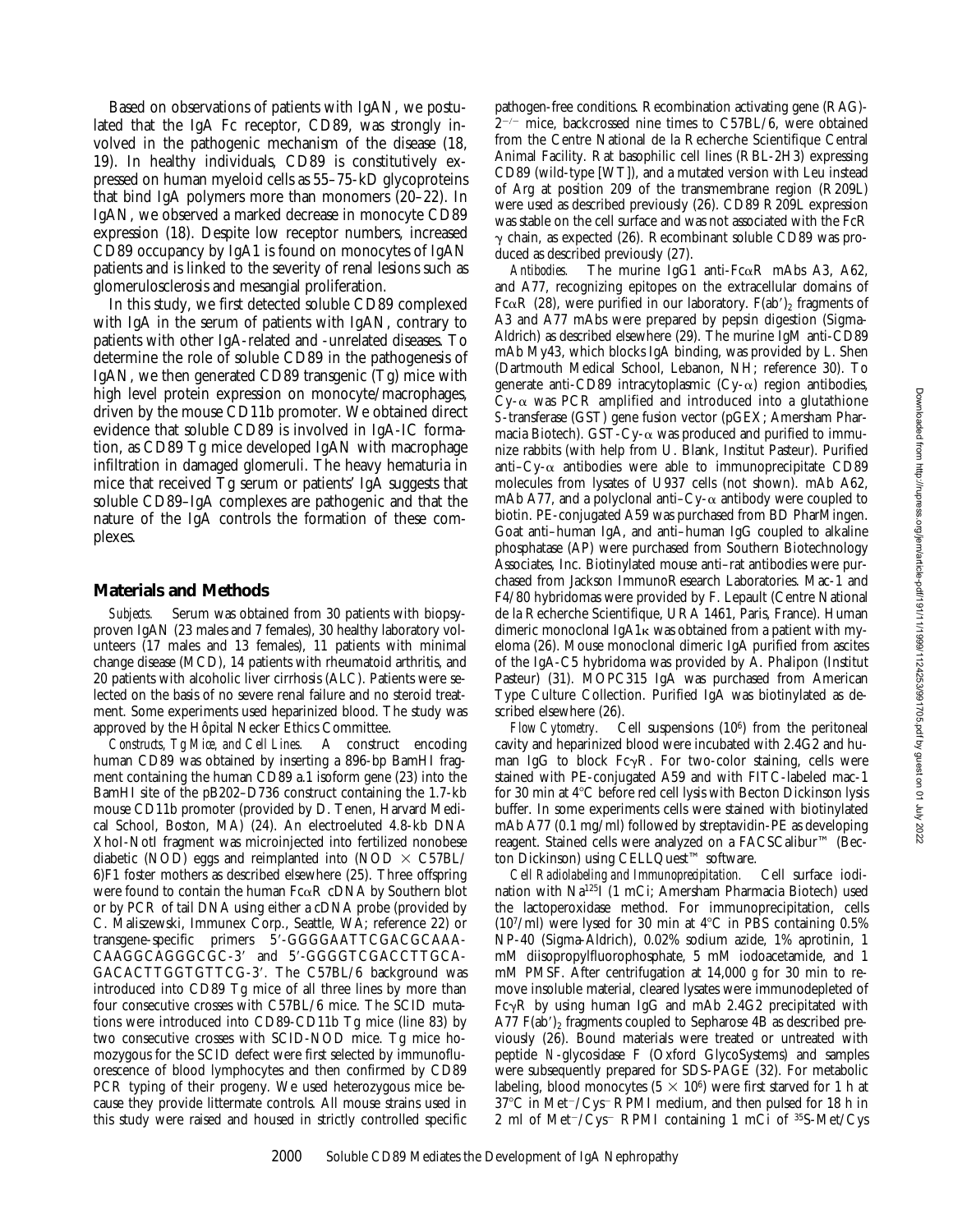Translabel (specific activity 1,175 Ci/mmol; ICN Biomedicals),  $10\%$  Met<sup> $-$ </sup>/Cys<sup>-</sup> FCS (Myoclone; GIBCO BRL), and 2 mM glutamine. After washes, cells were chased in RPMI containing 10% FCS for 48 h. Cells were microfuged and 1.5 ml of supernatant was collected. The cell pellet was lysed in 0.5% NP-40 lysis buffer as described above. Lysates and supernatants were immunoprecipitated as described above, and proteins were separated by SDS-12% PAGE and revealed by autoradiography.

*Solid-Phase ELISA for Soluble CD89 and IgA.* To detect soluble CD89, we used two mAbs directed against epitopes expressed on the extracellular domain and a polyclonal antibody directed against  $CD89-Cy-\alpha$ . 96-well plates (Dynex Technologies, Inc.) were coated with  $F(ab')_2$  fragments of mAb A3 (5  $\mu$ g/ml), blocked with PBS containing 1% BSA, and incubated overnight at  $4^{\circ}$ C with test samples (1:2 to 1:20 dilutions in PBS containing 0.05% Tween 20). Recombinant soluble CD89 (27) and a U937 cell lysate were used as standard positive controls. After washes, biotin-labeled anti-Fc $\alpha$ R antibodies (5  $\mu$ g/ml) recognizing either the extracellular domains (clone A62 or A77) or the cytoplasmic tail  $(Cy-\alpha)$  were added. In some experiments, biotin-labeled anti-IgA or anti-IgG was used to detect sCD89–Ig complexes. After 2 h of incubation at room temperature, the plates were washed and incubated with streptavidin-AP (1:2,000 dilution). The reaction was developed by adding the AP substrate, and absorbance was read at 405 nm. To determine circulating ICs containing soluble CD89, serum samples were precipitated with polyethylene glycol (PEG) 6000 (Merck-Clevenot) as described elsewhere (10). Before analysis, each PEG precipitate was redissolved in 500  $\mu$ l of 0.01 M phosphate buffer, pH 7.4, containing 0.5 M NaCl and 0.05% Tween 20. Levels of IC-containing

 $Fc\alpha R$  were then estimated as described above. Patients' results are expressed in SD units (SDU) according to the formula:  $SDU =$  $(X_t - X_n)/SD_n$ , where  $X_t$  is the mean value (absorbance) of each test sample,  $X_n$  is the mean value of samples from 12 healthy blood donors assayed simultaneously, and SD*n* is the SD of the mean value obtained for the panel of healthy donors as described elsewhere (10). Mouse IgA was measured by coating plates with a rat anti–mouse IgA mAb (clone R5-140; BD PharMingen) at 10  $\mu$ g/ml and developed by adding biotinylated goat anti-mouse IgA (Southern Biotechnology Associates, Inc.) plus streptavidin-AP. The standard curve was constructed with purified mouse IgA (Sigma-Aldrich).

*Morphologic Analyses.* Kidney tissues were fixed in 3.6% paraformaldehyde, dehydrated in graded alcohols, and embedded in paraffin. Sections  $2-3 \mu m$  thick were deparaffinized and rehydrated before staining with hematoxylin and eosin and periodic acid-Schiff.

*Immunohistochemistry.* Frozen tissue sections 3-4  $\mu$ m thick were adhered to microscope slides (Superfrost Plus; VWR Scientific), fixed in acetone (HPLC grade; Sigma-Aldrich) for 10 min at  $4^{\circ}$ C, and then allowed to air dry for at least 1 h. Slides were washed in PBS for 5–10 min, followed by the avidin/biotin blocking steps. Slides were loaded with normal horse serum (Vector Labs) for 30 min to block nonspecific sites. The primary antibody (rat mAb) was incubated for 60 min in a humid chamber (Vector Labs), and the biotinylated mouse anti–rat Ig (Jackson ImmunoResearch Laboratories) was added and supplemented with 2% normal mouse serum. The avidin/biotin-horseradish peroxidase complex (ABC-HRP reagent; Vector Labs) was then added, followed by 3,3'-diaminobenzidine tetrahydrochloride



**Figure 1.** Characterization of soluble CD89 in serum ICs of patients with IgAN. (A) Soluble CD89 was detected in PEG precipitates from patients with IgAN ( $n = 30$ ), but not in their serum (except for one patient), by using a sandwich ELISA with two anti-CD89 mAbs  $(A3 \t{F[ab']_2} / A77$  as capture/developing antibodies). In contrast, no significant increase in soluble CD89 was found in PEG precipitates from normal, healthy controls (Co) and patients with rheumatoid arthritis (RA,  $n =$ 14), MCD  $(n = 11)$ , and ALC  $(n = 20)$ . Results are expressed in SD units as described in Materials and Methods. (B) Detection of IgA within  $CD89<sup>+</sup> PEG$  precipitates by ELISA using A3  $F(ab')_2$  and anti-human IgA antibodies. No IgG was found with anti-IgG antibodies. (C) Biochemical characterization of soluble Fc $\alpha$ R (CD89). Blood monocytes (107) from two IgAN patients (Pat-1 and Pat-2) were pulsed for 18 h in 35S-Met/Cys and chased for 48 h. Cells were spun and supernatants (SUP) were collected. Cell pellets were lysed and immunoprecipitated with either an irrelevant mouse IgG1k mAb (lanes 1, 3, 5, and 7) or anti-CD89 A77  $F(ab')_2$  coupled to beads (lanes 2, 4, 6, and 8). After immunoprecipitation, materials were treated or untreated with *N*-glycosidase F (N-gly) as described elsewhere (reference 21). Materials were then separated by SDS-12% PAGE. The arrows indicate the 24-kD band of deglycosylated soluble CD89.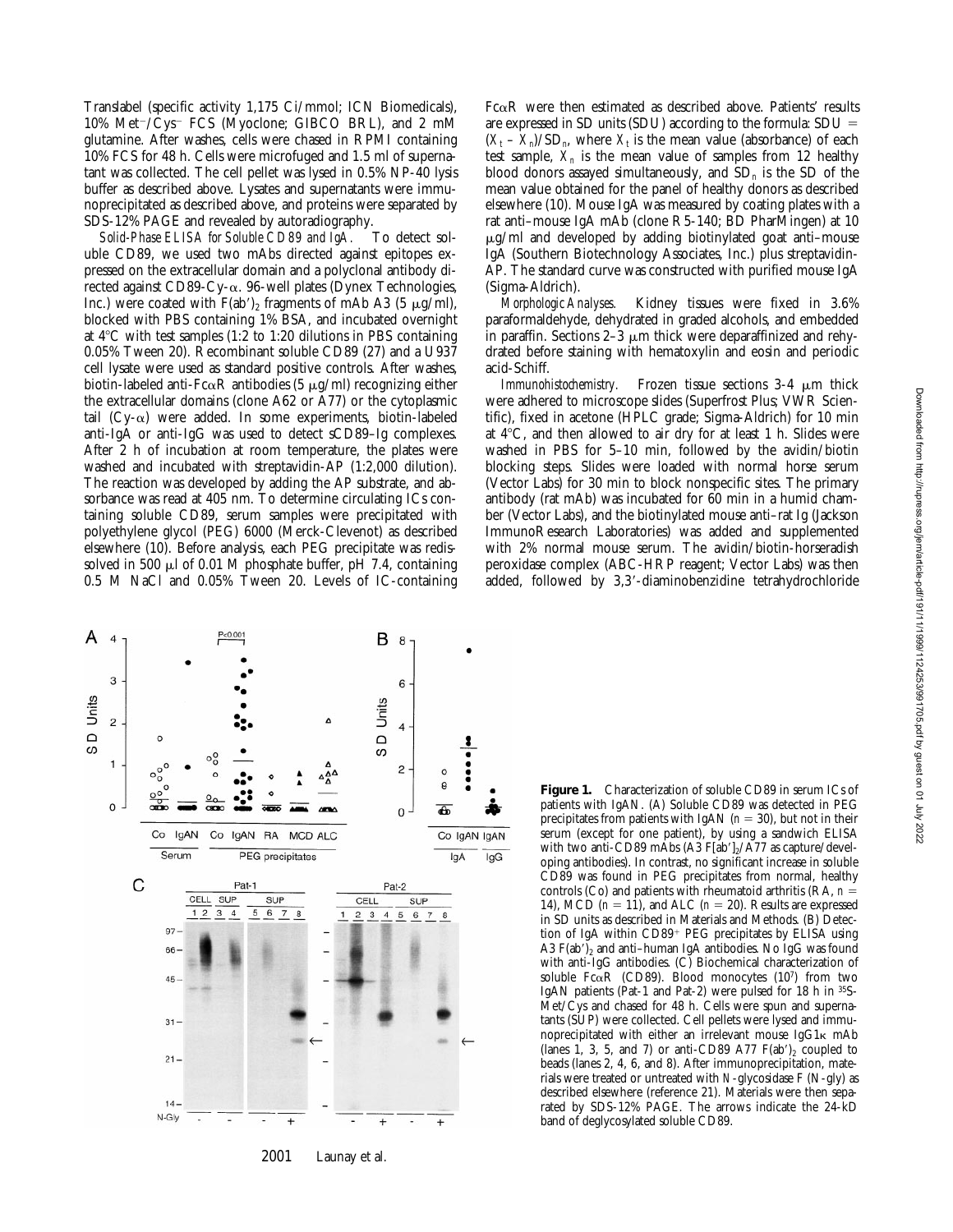(DAB). Hematoxylin (1 min) and blueing steps were completed. Slides were then water washed, dehydrated with ethanol, cleared in xylene, and coverslipped.

*Albuminuria and Blood Urea Nitrogen.* 96-well plates (Dynex) were coated with mouse serum albumin (MSA,  $3 \mu g/ml$ ; Sigma-Aldrich), blocked with 1% casein (Sigma-Aldrich) in PBS, and incubated for 1 h at  $37^{\circ}$ C with urine samples (pure and 1:2 dilutions) in PBS containing 1:5,000-diluted rabbit anti-MSA antibodies (Cappel Laboratories). MSA was used as the standard control. After washes, HRP-labeled anti-rabbit antibodies (5  $\mu$ g/ml; Jackson ImmunoResearch Laboratories) were added followed by 2,2'-azino-bis(3-ethylbenz-thiazoline-6-sulfonic acid) (ABTS). Blood urea nitrogen (BUN) levels were determined using an autoanalyzer (Hitachi 917; Boehringer) with commercially available kits.

*Statistical Analyses.* Differences between groups were determined by Student's *t* test and the nonparametric Mann-Whitney U test, as indicated. Results are presented as means  $\pm$  SEM.

### **Results**

*Identification of Soluble CD89–IgA Complexes in Circulating ICs from Patients with IgAN.* High levels of soluble CD89 were detected in 40% (12/30) of PEG precipitates from IgAN patients' sera, whereas only one patient had increased soluble CD89 in serum as free form using a sandwich ELISA with two mAbs specific for CD89 extracellular domains (Fig. 1 A). No significant increase in soluble CD89

was detected in PEG precipitates of serum from patients with other IC diseases (e.g., rheumatoid arthritis), elevated serum IgA (e.g., ALC), or another renal disease (e.g., MCD) (Fig. 1 A). To investigate whether soluble CD89 was complexed with IgA within the IC, we developed an ELISA based on anti–CD89  $F(ab')_2$  mAb (clone A3) as capture antibody and anti–human IgA as developing antibody. High levels of IgA were detected in ICs containing soluble CD89 from IgAN patients (Fig. 1 B). In contrast, no IgG was detected, indicating that the interaction of soluble CD89 with IgA is isotype specific. To characterize the soluble CD89, we cultured metabolically labeled blood monocytes from two IgAN patients. After 48 h of culture, heavily glycosylated CD89 molecules (50–70 kD) were specifically immunoprecipitated from supernatants of both patients' samples by an anti-CD89  $F(ab')_2$  mAb (Fig. 1 C). *N*-glycosidase F treatment of A77  $F(ab')_2$ -reactive molecules precipitated from supernatants gave rise to a 24-kD protein core and a 33-kD band, whereas treatment of the corresponding molecules from cell lysates resulted in the expected 32-kD backbone only (Fig. 1 C, lanes 4 and 8). To determine if the soluble CD89 found in PEG precipitates from IgAN patients contained an intracytoplasmic tail (Cy- $\alpha$ ), we used an ELISA method based on mAb A3 and anti–CD89-Cy- $\alpha$  polyclonal antibody as capture and/or developing antibodies. No reactivity was observed, indicating that soluble CD89 lacks the cytoplasmic tail. In con-



**Figure 2.** Generation and characterization of three lines of Tg mice expressing human CD89. (A) Structure of the transgene consisting of a 4.8-kb insert carrying the cDNA encoding the human CD89 (huCD89) and pB202/D736 construct containing the 1.7-kb mouse CD11b promoter. (B) Expression of CD89 on peritoneal macrophages of Tg mice, detected by two-color FACS® staining with anti-CD89 (A59-PE) and anti-CD11b (mac-1–FITC) mAbs. (C) Biochemical nature of CD89 on macrophages of Tg mice. Equal numbers of cells (107) from CD89-Tg (lines 83 and 96) and littermate controls (Co) were iodinated, solubilized and immunoprecipitated by anti-CD89 A77  $F(ab')_2$  coupled to beads. Half the resulting material was treated with *N*-glycosidase F as described elsewhere (reference 21) and separated on SDS-10% PAGE. (D) Comparative analysis of CD89 expression on peritoneal macrophages from the three Tg lines and line 83 SCID mice using overlay histograms of anti-CD89 mAb (A59-PE) staining. (E) IgA binding capacity of peritoneal macrophages from SCID-Tg mice (line 83, black bars). Bio-

tinylated human dimeric IgA1 (dIgA1), mouse dIgA (IgA-C5) (0.2 mg/ml), and monomeric sIgA (mIgA; MOPC315) were used. Hatched bars represent inhibition of IgA binding by the anti-CD89 mAb My43 (percentage of inhibition is indicated at the top of the columns), calculated as described elsewhere (reference 26), after correction for background obtained with non-Tg–SCID littermate controls (SCID, white bars).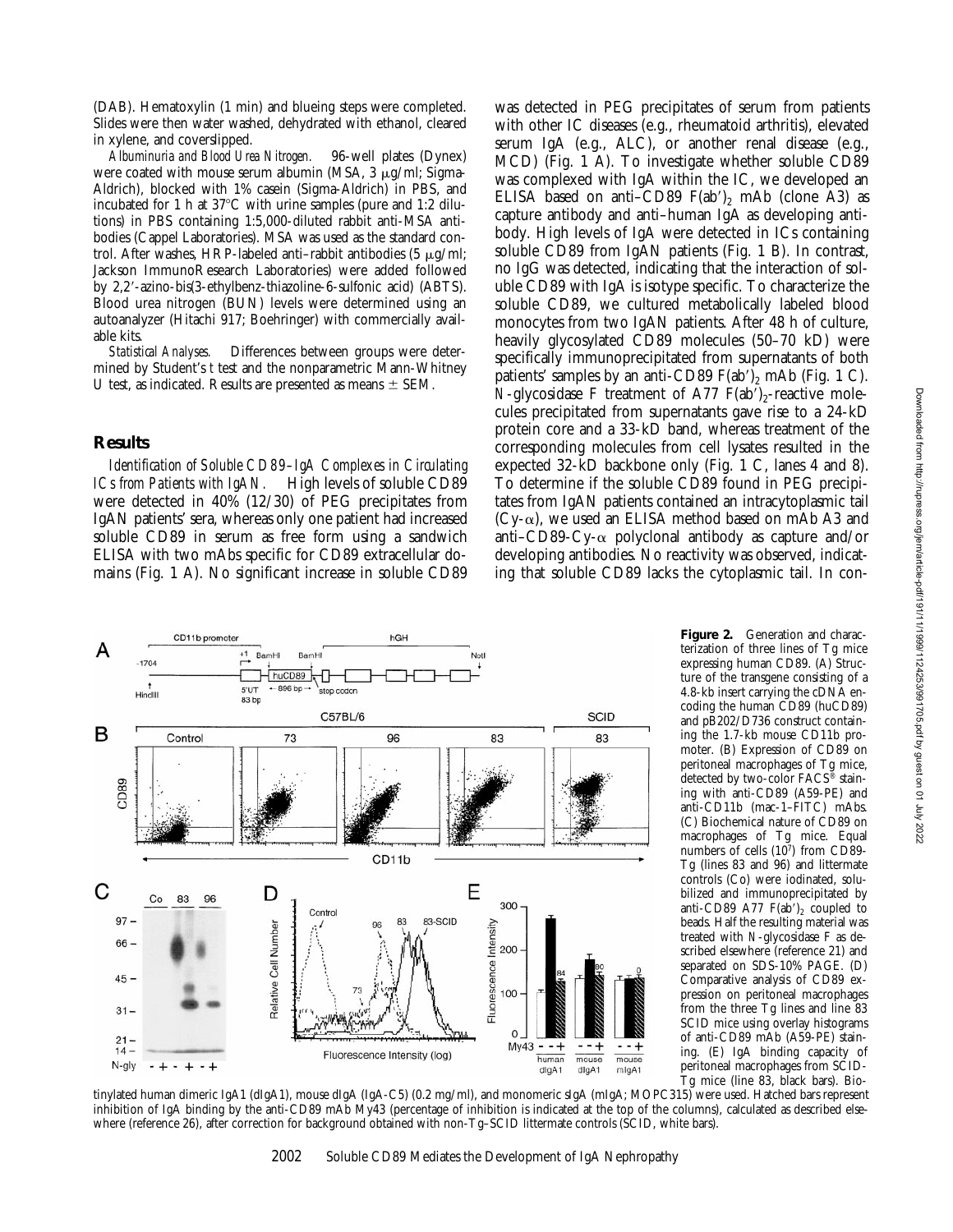trast, high reactivity  $(>1.2$  OD) was obtained with the control CD89 (membrane form from U937 cell lysates; data not shown).

*Generation of Human Fc*a*R (CD89) Tg Mice.* As no CD89 homologue has been found in mice (33, 34), we examined whether expression of human CD89 on mouse monocyte/macrophages would induce alterations in the mouse immune system. We generated three Tg mouse lines in the C57BL/6 and SCID backgrounds, designated 73, 83, and 96, using a construct containing human fulllength CD89 cDNA under the control of the mouse CD11b promoter (24) that confers high level protein expression on monocyte/macrophages (Fig. 2 A). Macrophages isolated from the peritoneal cavity of C57BL/6-Tg and SCID-Tg mice expressed CD89 (Fig. 2 B). Macrophage CD89 expression was stable in these mice from 6–24 wk of age (data not shown). CD89 was heavily glycosylated, yielding 32- and 36-kD bands after *N*-glycosydase F treatment, as described on human myeloid cells (21) (Fig. 2 C). The level of transgene expression was  $\sim$ 10-fold higher on macrophages from line 83 than from the other two lines (Fig. 2 D). We next analyzed the ability of CD89 to bind purified human and mouse IgA, using macrophages from SCID-Tg mice (line 83). Binding of dimeric human and mouse IgA was specifically inhibited by the anti–CD89 mAb My43 (84 and 80%, respectively; Fig. 2 E). No specific binding of monomeric IgA was observed. These experiments indicated that CD89 could bind dimeric but not monomeric mouse IgA. This was confirmed by increased endogenous IgA binding to blood monocytes of C57BL/6- Tg mice, as shown with anti-IgA antibodies (data not shown).

*Spontaneous Mesangial IgA Deposition and Hematuria in Mice Expressing CD89.* Kidneys from C57BL/6-Tg mice showed massive mesangial IgA deposition at 24 wk of age (Fig. 3). This was more intense in line 83 than in the two other lines, and correlated with the level of transgene expression on peritoneal macrophages (Figs. 2 and 3). Marked infiltration by mac-1<sup>+</sup> mononuclear cells was observed in the intra- and periglomerular regions surrounding the Bowman space, indicating the presence of macrophages in and around damaged glomeruli (Fig. 3, bottom). Interstitial macrophage infiltration was also present in these Tg mice (Fig. 3, and data not shown). Mac- $1^+$  cells positively stained with F4/80 mAb, a macrophage-specific marker, ruling out the presence of neutrophils (not shown). Time sequence experiments (in line 83) revealed that IgA deposits and infiltration by mac- $1^+$  cells were visible in CD89-Tg mice older than 12 wk (Fig. 4 A). CD89-Tg mice had significant spontaneous microscopic hematuria after 18 wk



2003 Launay et al.

**Figure 3.** Mesangial IgA deposits and macrophage infiltration in the kidneys of CD89-Tg mice (C57BL/6) at 24 wk of age. IgA and CD11b immunohistochemical staining was performed with rat anti–mouse IgA mAb and mac-1 mAb, respectively, as indicated on the left. The CD89-Tg lines (73, 96, and 83) are indicated on the right. Tg and their non-Tg littermate controls are indicated at the top.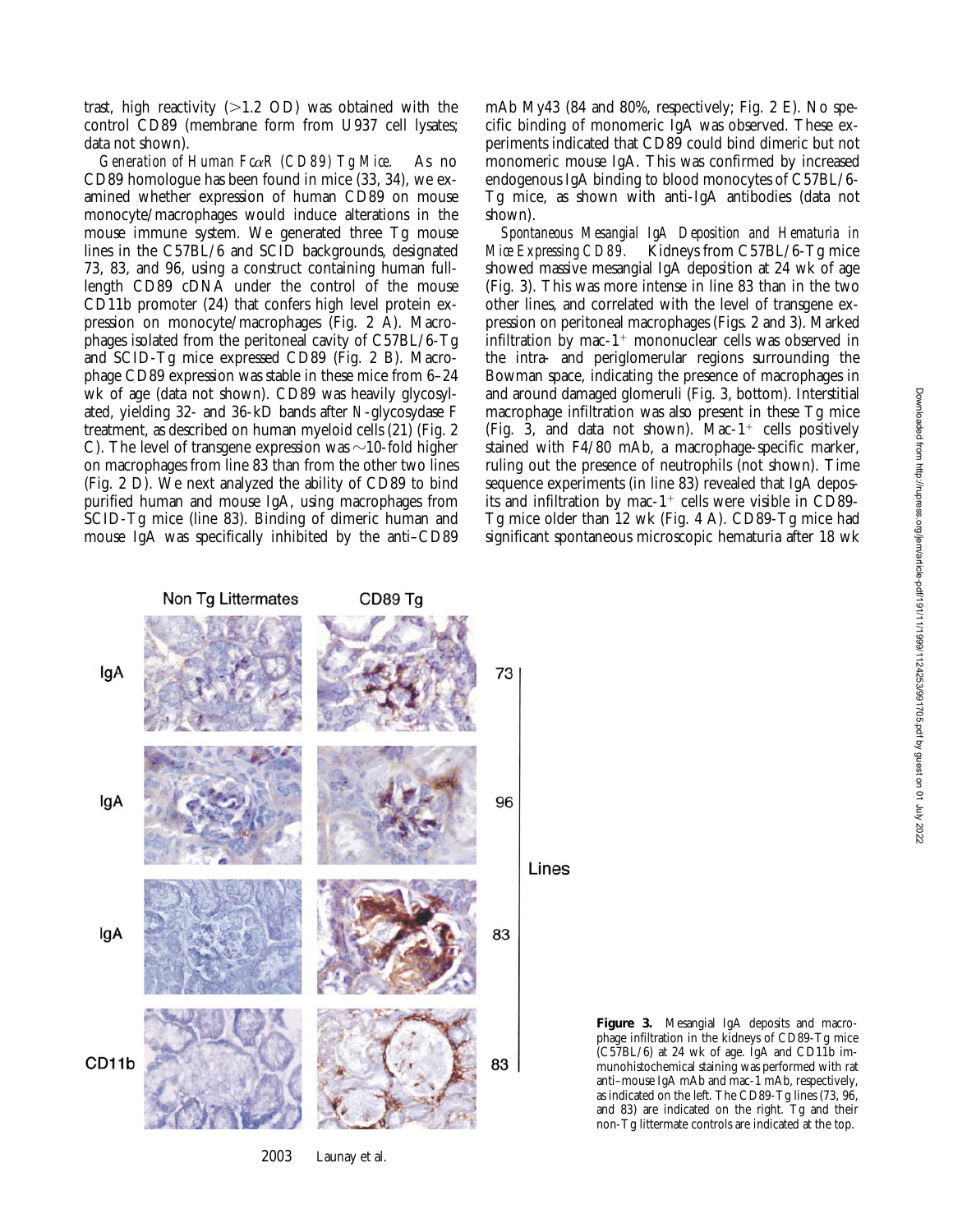

**Figure 4.** Time sequence of pathologic features in CD89 Tg mice of line 83. (A) IgA and CD11b stainings (indicated on the left) of three Tg mice at different ages. Concomitant appearance of mesangial IgA deposits and periglomerular CD11b+ cells was seen in kidneys after 12 wk of age. (B) Significant hematuria appeared in Tg mice after 18 wk of age (groups of 25 Tg mice,  $\bullet$ , and 23 non-Tg littermates,  $\circ$ ). (C) Mild albuminuria detected in urine samples of 24-wk-old Tg mice. (D) Histologic kidney sections after periodic acid-Schiff (PAS) and hematoxylin and eosin (HE) staining from representative Tg mice and a non-Tg littermates (Lt) at different ages. Focal and segmental mesangial matrix expansion (white arrowhead) associated with congested glomerular capillary (black arrowhead) and with glomerular hypertrophy was seen in 24-wk-old Tg mice but not in their littermate controls. (E) BUN levels in Tg and non-Tg mice.  $*P < 0.001$ , and  $*P < 0.01$ .

(Fig. 4 B) and significant albuminuria at 24 wk (Fig. 4 C). Histological analyses showed focal and segmental lesions with glomerular hypertrophy, mesangial matrix expansion without cellular proliferation, congested glomerular capillary, and moderate interstitial mononuclear cell infiltration focally condensed around glomeruli in 24-wk-old Tg mice (Fig. 4 D). BUN levels were slightly, but not significantly, increased in 24-wk-old Tg mice (Fig. 4 E). However, these mice had no increased mortality over a 1 yr period. No CD89 staining was detected on kidney sections of CD89- Tg mice using biotinylated anti-CD89 mAbs plus biotin/ avidin-HRP as a developing reagent (data not shown).

*IgA-dependent Release of Soluble CD89 in Tg Mice.* To determine the molecular mechanism involved in the pathogenesis of IgAN in CD89-Tg mice, we first compared CD89 expression on blood cells of C57BL/6-Tg and SCID-Tg mice of line 83. CD89 expression was decreased  $\sim$ 10-fold on blood monocytes of CD89-Tg mice in the C57BL/6 background compared with the same cell population of SCID-Tg mice of line 83 (Fig. 5, A and B). Similar results were obtained with two other lines (73 and 96). Dim CD89 expression was detected on neutrophils, except for line 96, which has a subpopulation of neutrophils expressing CD89, and no expression was observed on lymphocytes of any mice of the three lines (data not shown).

Therefore, we analyzed CD89 expression as a function of age. Blood cells from mice of line 83 were analyzed from 6 to 24 wk of age. As shown in Fig. 5 C, CD89 expression fell after 12 wk of age as serum IgA levels increased. In contrast, stable CD89 expression level was observed on SCID-Tg mice (line 83) in which serum IgA was undetectable. As a control, CD11b antigen expression on monocytes was similar in C57BL/6- and SCID-Tg mice (Fig. 5 D). To explain the decrease in CD89 expression on monocytes, we sought for soluble CD89 in serum of Tg mice by using a sandwich ELISA with either human IgA and an anti-CD89 mAb or two anti-CD89 mAbs, as capture and developing reagents. Significant reactivity of human IgA/ anti-CD89 mAb (clone A3) and of two mAbs (A3/A62) towards soluble CD89 was obtained in serum from 24-wkold Tg mice (line 83) compared with littermate controls (Fig. 5 E). Similar results were obtained with serum from Tg mice of lines 73 and 96 (data not shown). Soluble CD89 was only detected after 12 wk of age. No soluble CD89 was detected in serum of SCID-Tg mice (line 83; data not shown). To determine whether IgA could indeed induce the release of soluble CD89, we used rat mast-cell line (RBL-2H3) transfectants expressing either the fulllength CD89 (WT), or a receptor with a point mutation (R to L at position 209) that is unable to associate with the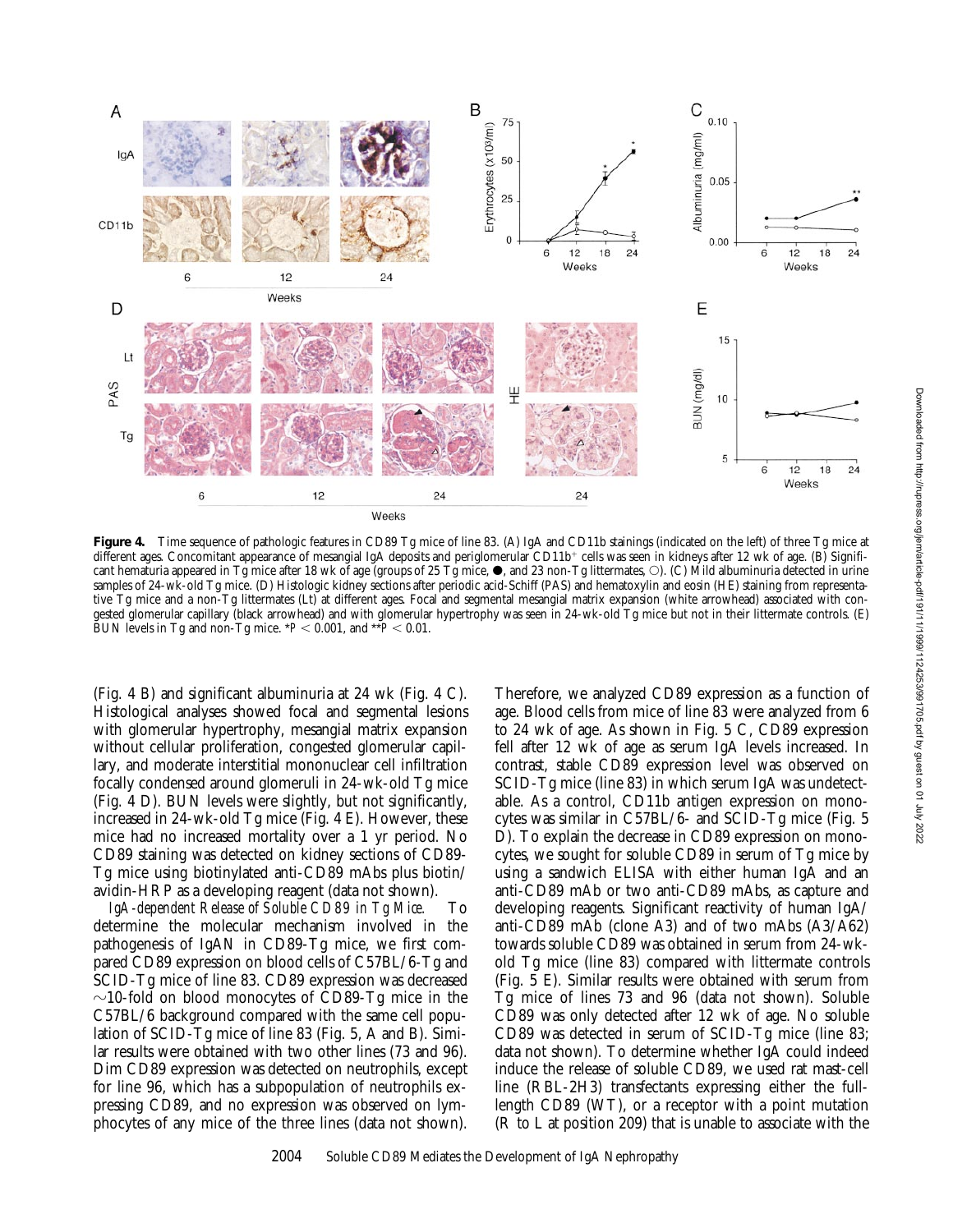

**Figure 5.** Decreased expression of CD89 on blood monocytes of CD89 Tg mice (line 83) is associated with release of soluble CD89. (A) Decreased CD89 expression on blood monocytes from 6-wk-old CD89 C57BL/6-Tg mice compared with SCID-Tg mice. Double staining was performed with anti-CD89 (A59) and anti-CD11b (mac-1). (B) Comparative analysis of CD89 expression on blood monocytes determined by overlay histograms. (C) Analysis of CD89 expression and IgA levels as a function of the age of C57BL/6-Tg  $(\bullet)$  and SCID-Tg mice  $(O)$ . Every 3–6 wk, blood cells were stained as stated above and IgA was measured in serum (triangles). Intensity of expression was evaluated by measuring fluorescence intensity (FI) as described elsewhere (reference 21). (D) No differences in CD11b expression were observed between C57BL/6-Tg  $(\blacksquare)$  and SCID-Tg mice  $(\square)$ . (E) Detection of soluble CD89 in serum of Tg mice. Serum from 24-wk-old CD89 Tg mice and their littermate controls (Co) was tested with a sandwich ELISA using human IgA and/or anti-CD89 mAbs as indicated. Results are expressed in arbitrary units as described elsewhere (reference 25). (F) Release of soluble CD89 was induced by IgA and was independent of  $\gamma$  chain association. RBL transfectants expressing either WT or mutant (R209L) CD89 were cultured with 0.25 mg/ml biotinylated IgG or 0.25 mg/ml biotinylated monomeric or dimeric human IgA1k. After 36 h, cells were spun and supernatants were collected. Soluble CD89 was measured with an ELISA using A3  $F(ab')_2$ -coated plates and streptavidin-HRP as developing reagent. Results are expressed in OD.

 $\gamma$  chain (26). Culture of transfectants for 36 h with IgA induced the release of soluble CD89 into supernatants of both WT and R209L transfectants; this release was stronger with dimeric IgA1 than monomeric IgA1 (Fig. 5 F). It was specific for IgA, as it was not observed after culture with IgG (Fig. 5 F). As R209L transfectants express only  $\gamma$ -less CD89, and as WT transfectants express both forms of CD89 (26), our results indicate that soluble CD89 release from cells is not dependent on the association of CD89 with the  $\gamma$  chain.

*Transfer of IgAN Disease into RAG-2<sup>-/-</sup> Mice by Serum Soluble CD89 from CD89 Tg Mice.* To test the pathogenicity of soluble CD89 complexed to mouse IgA, we injected serum from C57BL/6-Tg mice or littermate controls (24-wk-old mice from line 83) into 8-wk-old RAG- $2^{-/-}$  recipients. A single injection of serum (300  $\mu$ l) of Tg mice induced heavy, macroscopic hematuria for 24 h (Fig. 6 A) accompanied by mesangial IgA deposits and mac-1<sup>+</sup> cell infiltration in intra- and periglomerular regions (Fig. 6 B). No IgA deposition or cellular infiltration in glomerular regions of  $RAG-2^{-/-}$  mice receiving serum from littermate controls was seen (Fig. 6 B). To demonstrate that soluble CD89 mediates the transfer of IgAN disease, we preadsorbed serum from Tg mice with either an irrelevant control mAb (IgG1) or four anti-CD89 mAbs before injection into RAG- $\bar{z}$ <sup>-/-</sup> recipients. A major decrease in hematuria,

IgA deposits, and mac- $1^+$  cell infiltration was observed when serum was preadsorbed with anti-CD89 mAbs, indicating the presence of nephritogenic soluble CD89 complexes in the serum of Tg mice (Fig. 6 C).

*Induction of IgAN Features in SCID–CD89 Tg Mice by Injection of Patient IgA.* In previous studies, we found that increased interaction between patient IgA and CD89 results in CD89 downregulation on the monocyte surface (18). To determine whether patient IgA can downregulate CD89 expression in vivo and induce mesangial lesions and clinical manifestations, we injected purified patient IgA and normal IgA  $(100 \mu g)$  into 6-wk-old SCID-Tg mice (line 83) and monitored CD89 expression on blood monocytes. As shown in Fig. 7 A, injection of patient IgA induced a decrease of CD89 expression, with a maximal effect 2 h after injection. Patient IgA had a significantly stronger negative effect on CD89 expression than did normal serum IgA (Fig. 7 B). Injection of patient IgA was followed by macrophage infiltration in periglomerular areas 48 h later (Fig. 7 E), whereas no such cells were found in the kidney of non-Tg–SCID mice injected with patient IgA (Fig. 7 D). Weak mesangial human IgA deposition was also observed (not shown). Interestingly, patient IgA induced heavy and sustained macroscopic hematuria for a 72-h period, whereas normal IgA only induced transient microscopic hematuria that disappeared after 12 h (Fig. 7 C). Only tran-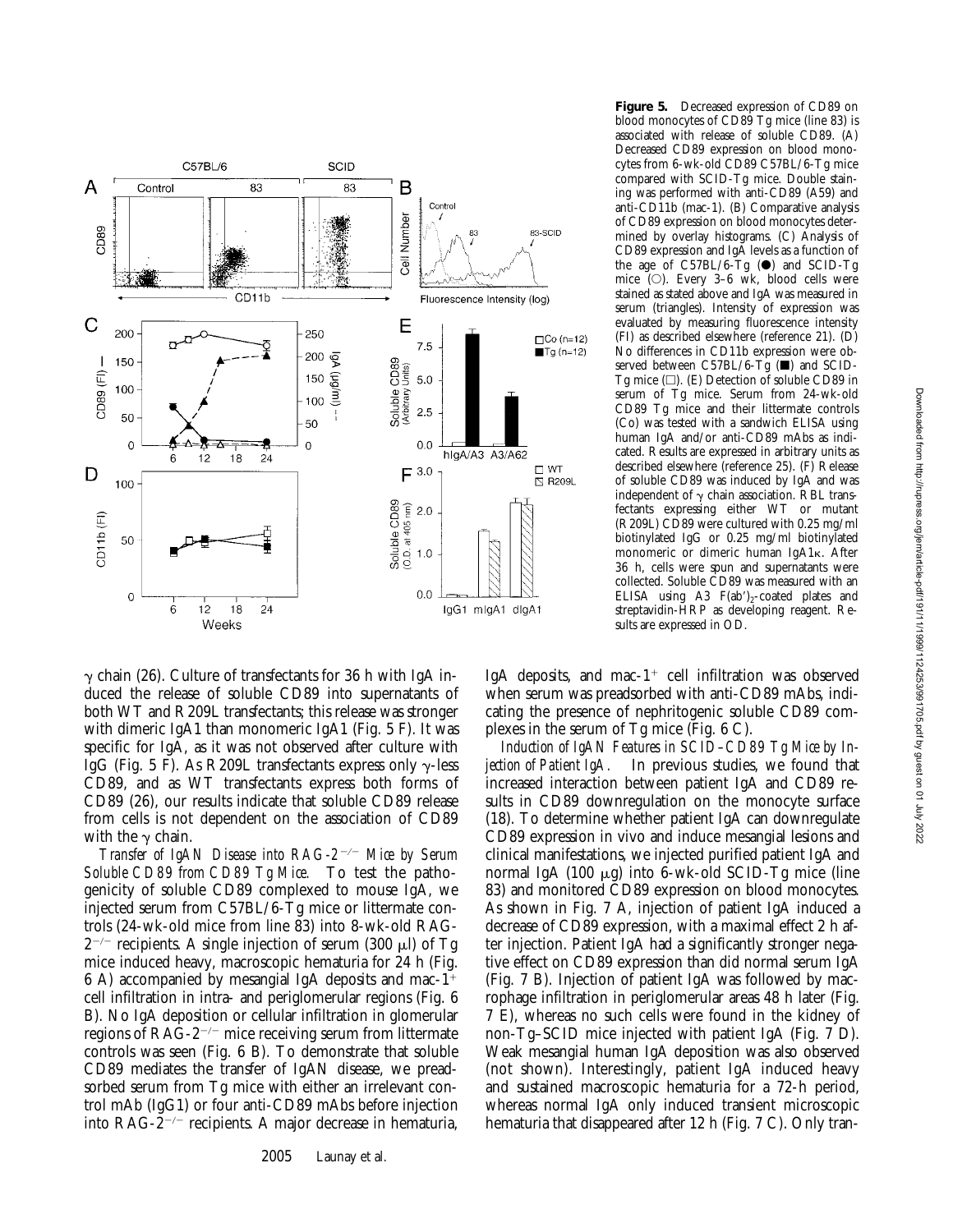

sient hematuria was obtained after injection of patient IgA into non-Tg–SCID mice (not shown). No hematuria was seen with normal IgA in non-Tg–SCID mice (not shown).

#### **Discussion**

Our data point to the existence of soluble CD89 in serum of IgAN patients being most frequently found in this disease in a complexed form with their ligand, the IgA. Soluble FcR is a common feature of the FcR family (35). This is one of the first identifications of a self component in circulating macromolecular IgA complexes (2), and would explain the marked decrease in CD89 expression on patients' monocytes (18). Monocyte soluble CD89 was characterized as 50–70-kD glycoproteins with a protein core of 24 kD, which differs from the 55–75-kD CD89 with a 32-kD CD89 backbone isolated from cell lysates. This is consistent with the molecular weight of the previously reported recombinant soluble CD89 (23,700), which corresponds to receptor extracellular domains (27). Thus, the 24-kD backbone of soluble CD89 is probably a product of proteolytic shedding. The loss of 60 amino acids (19 of transmembrane, and 41 of intracytoplasmic domains) would only decrease the  $M_r$  by 8 kD, and might not affect SDS-PAGE mobility due to the heavy glycosylation of the ex**Figure 6.** Features of IgAN induced by cotransfer of serum from CD89 Tg donors into RAG-2<sup>-/-</sup> recipients. 12 RAG-2<sup>-/</sup> males (6 wk old) were injected intravenously with  $300 \mu l$  of pooled serum from 6 Tg donors or 6 littermate controls (line 83). (A) Hematuria in RAG-2<sup>-/-</sup> mice receiving serum from Tg  $(①, n = 6)$  or littermate mice ( $\circ$ , *n* = 6). (B) RAG-2<sup>-/-</sup> kidneys were stained with rat anti–mouse IgA mAb (IgA) or with mac-1 mAb (CD11b), as indicated. (C) Decreased hematuria in RAG- $2^{-/-}$  mice receiving serum from C57BL/6-Tg donors after adsorption (four times) with anti-CD89 mAb (A3, A59, A62, A77) coupled to Sepharose beads (three in each group) as indicated. As control, Tg serum was adsorbed with an irrelevant IgG1 mAb coupled to Sepharose beads.

tracellular domain. Shedding of soluble CD89 is also supported by experiments in which IgA, but not IgG, induces its release from mast cell transfectants expressing either fulllength CD89 (that may or may not be associated with the  $\gamma$ chain) or a mutated version that cannot associate with the  $\gamma$ chain (26). This led us to the conclusion that soluble CD89 release is independent of the  $\gamma$  chain association. The additional 33-kD band observed in supernatants could be explained by partial digestion by *N*-glycosidase F, as described for the recombinant soluble CD89 produced by COS cells, which gives rise to a major broad 25–30-kD band and a smaller 23-kD protein core (27). However, we cannot rule out from our experiments that the 33-kD band in the supernatant corresponds to the product of an additional soluble form of CD89 lacking only the transmembrane region that would be secreted by monocytes. Transcripts encoding for a soluble CD89 have been described in neutrophils and eosinophils (36).

The results in CD89-Tg mice demonstrate that soluble CD89 plays an essential role in the pathogenesis of IgAN. Expression of CD89 on mouse monocyte/macrophages was detrimental, mediating the development of IgAN through the release of soluble CD89 after interaction with mouse IgA. The mechanism underlying spontaneous IgAN disease onset in CD89-Tg mice is probably linked to the nature of mouse serum IgA, which is predominantly poly-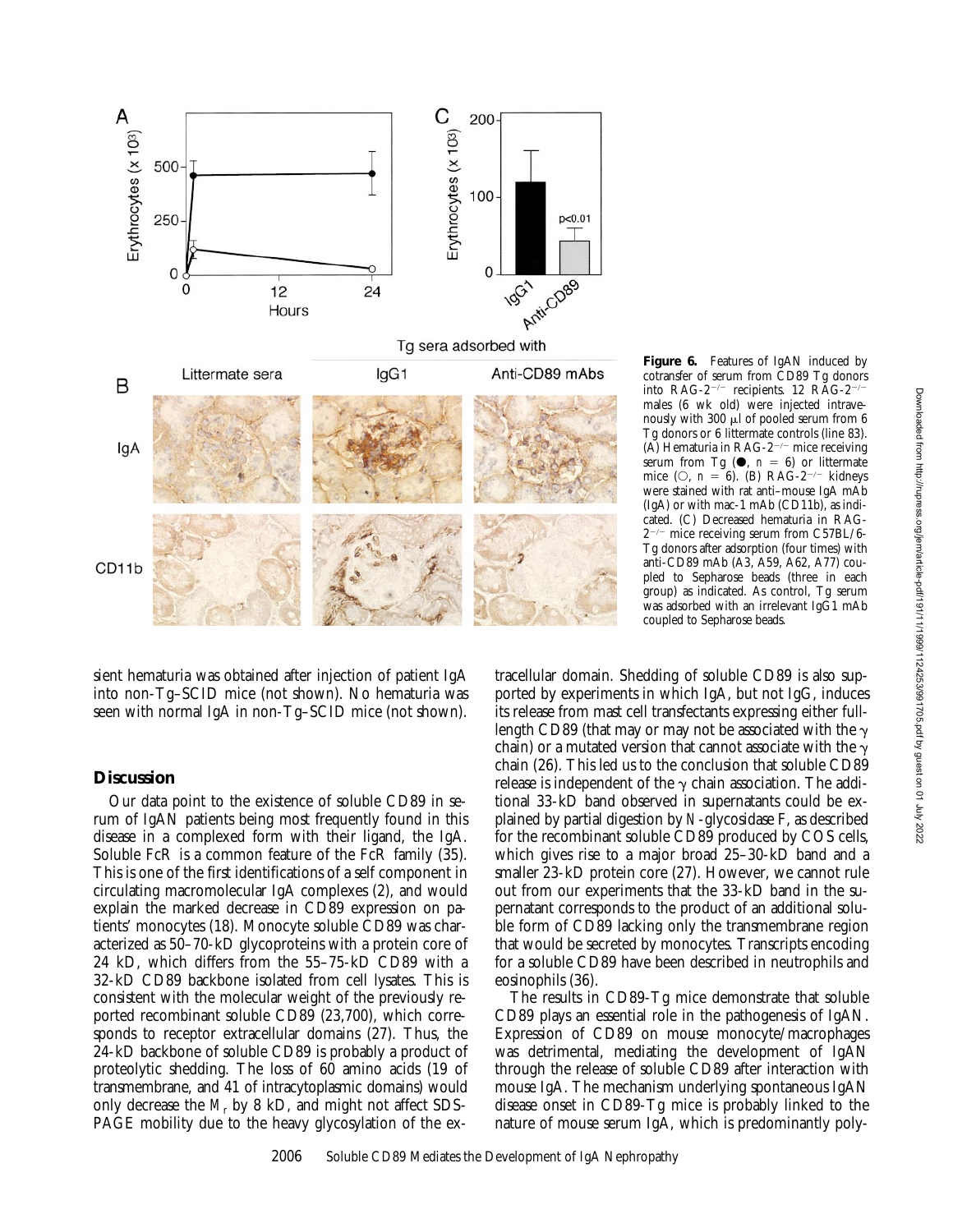

**Figure 7.** Induction of gross hematuria and macrophage infiltration by injection of patient IgA into 6-wk-old SCID-Tg mice (line 83). IgA, purified from a normal donor and from a patient with IgAN, was injected intravenously into SCID-Tg mice (*n* = 12). Blood was collected at the times indicated and double stained for CD89 (A59-PE) and CD11b. (A) Overlay histogram profiles of CD89 staining at the monocyte gate after injection of patient IgA. (B) Comparative analyses of percentage variation in CD89 fluorescence intensity after injection of patient and normal IgA, estimated as described elsewhere (reference 21). Open and filled symbols represent injections of normal and patient IgA, respectively;  $*P < 0.03$ . (C) Erythrocyte counts at the times indicated. (D and E) Mac-1 and anti-CD11b kidney staining 48 h after injection of patient IgA into a SCID mouse and a SCID-Tg mouse, respectively.

meric (70–80% of total serum IgA), contrary to the situation in humans (37), and also to the possible absence of a CD89 homologue in mice (33, 34). We deduce that the interaction between mouse polymeric IgA and the CD89 transgene product results in a release of pathogenic soluble CD89–IgA complexes. This is supported by two observations: polymeric IgA induces a stronger release of soluble CD89 than monomeric IgA in vitro, and the absence of CD89 shedding from blood monocytes in SCID-Tg mice in association with undetectable serum IgA levels is due to their inherent immunodeficient status (Fig. 5). It is interesting to note that increased levels of polymeric IgA observed in the ddY mice induce IgA deposits without hematuria or proteinuria (14). This reinforces the role of CD89 in IgAN disease onset. Although CD89 was not directly detectable in the mesangium, possibly owing to the poor sensitivity of anti-CD89 mAbs in immunohistochemical staining, our CD89 Tg mice are a valid model of spontaneous IgAN, as they develop physical manifestations including microscopic hematuria and mild albuminuria. Indeed, clinical IgAN onset in humans is usually defined by the presence of microscopic hematuria associated with mild proteinuria (1, 17). Regarding renal histology, the characteristic alterations in CD89 Tg mice were progressive focal and segmental mesangial matrix expansion with congested capillary and glomerular hypertrophy. However, BUN levels were not

2007 Launay et al.

significantly altered. The absence of severe renal failure in CD89-Tg mice suggests that progression of IgAN towards renal failure requires other factors, such as inappropriate protein expression by mesangial cells (e.g., megsin [38]) and/or T cell infiltration (5).

The pathogenic role of soluble CD89–IgA complexes was demonstrated by transfer of the disease to  $RAG-2^{-/-}$ mice injected with serum from Tg mice, but not with serum from control mice, or serum from Tg mice adsorbed with anti-CD89 mAbs (see Fig 6). As IgA induces soluble CD89 release in vitro (Fig. 5 F), and to determine the role of circulating soluble CD89 complexed with IgA, we performed in vivo experiments in SCID-Tg mice using both normal and patient IgA. It is important to note that CD89 downregulation was stronger with patient IgA than with normal IgA, suggesting that the previously reported IgA galactosylation deficiency and increased proportion of polymeric IgA in IgAN patients play a role in CD89 shedding (2). This is consistent with our previous data showing that patient IgA binds more than normal IgA to monocytes (18). The gross hematuria observed after injection of patient IgA in SCID-Tg but not SCID–non-Tg mice further supports the pathogenic role of soluble CD89–IgA complexes and provides a possible explanation for the linkage between CD89 alterations and renal lesions in patients with IgAN (18). The transient hematuria observed after injec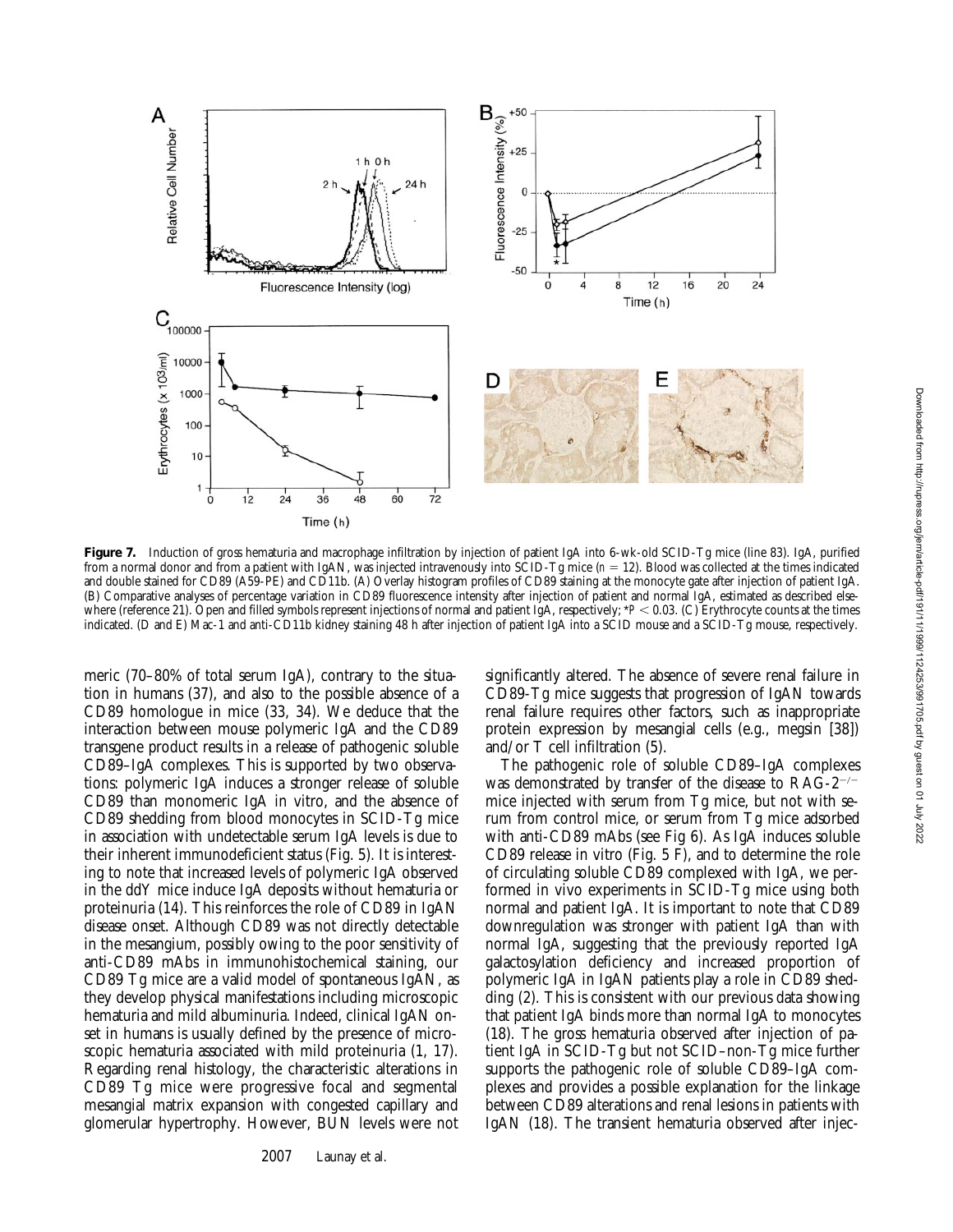tion of normal human IgA into SCID-Tg mice might be explained by binding of monomeric IgA to CD89, which can induce soluble CD89 release (Fig. 5 F). Indeed, transient monomeric IgA binding to CD89 has been demonstrated previously (20, 39). Together, our data point to a pathogenic role of patient IgA in the soluble CD89 release and IgA complex formation in IgAN.

This study demonstrates that soluble CD89–IgA complex deposition induces an influx of mononuclear cells, mainly macrophages (mac-1+F4-80+), into the glomerular and interstitial regions. This is consistent with observations in IgAN patient kidney specimens (3, 4). Transfer experiments demonstrated that macrophage influx was also dependent on soluble CD89 complexed with IgA, as serum from Tg mice adsorbed with anti-CD89 mAbs were not able to transfer the disease. Mesangial deposition of soluble CD89–IgA, which might depend on expression of other IgA receptors by mesangial cells (40, 41), could lead to cell activation and release of chemokines or other factors resulting in macrophage recruitment (42). Indeed, enhanced kidney expression of monocyte chemotactic peptide 1 has been observed in patients with IgAN (43). Moreover, macrophage activation could trigger the release of proinflammatory cytokines (e.g., IL-6 and TNF- $\alpha$ ) and/or chemokines that might induce mesangial matrix expansion, hematuria, and proteinuria (44–47). Taken together, our data point to a central role of soluble CD89–IgA complexes in the pathogenesis of IgAN and provide evidence that the nature (monomeric/polymeric and/or glycosylation status) of the IgA controls the formation of these complexes.

We thank J.F. Bach, P. Ronco, C. Carnaud, M. Benhamou, and K. Lassoued for suggestions or critical review of the manuscript; P. Jungers, A.T. Nguyen, the staff of the Nephrology Department, C. Silvain, and V. Montenegro for providing patient sera; I. Cisse for mouse care; M. Leborgne, O. Babin, and N. Brousse for assistance in immunohistochemistry; A. Mason and T. Nguyen-Khoa for help with techniques in renal function analyses; M. Netter for preparing prints; and D. Young for critical reading.

R.C. Monteiro was supported by ARC grant 5349, and Assistance Publique-Hôpitaux de Paris grant AOA94047. M. Arcos-Fajardo was the recipient of FAPESP (Brazil) grant 98/06422-2.

*Submitted: 24 September 1999 Revised: 23 March 2000 Accepted: 31 March 2000*

*Note added in proof.* CD89 Tg mice backcrossed five times into BALB/c background also developed the pathologic features of IgA nephropathy.

#### **References**

- 1. Berger, J. 1969. IgA glomerular deposits in renal disease. *Transplant. Proc.* 1:939–944.
- 2. D'Amico, G. 1998. Pathogenesis of immunoglobulin A nephropathy. *Curr. Opin. Nephrol. Hypertens.* 7:247–250.
- 3. Arima, S., M. Nakayama, M. Naito, T. Sato, and K. Takahashi. 1991. Significance of mononuclear phagocytes in IgA nephropathy. *Kidney Int.* 39:684–692.
- 4. Nagata, M., Y. Akioka, Y. Tsunoda, Y. Komatsu, H. Kawaguchi, Y. Yamaguchi, and K. Ito. 1995. Macrophages in childhood IgA nephropathy. *Kidney Int.* 48:527–535.
- 5. Falk, M.C., G. Ng, G.Y. Zhang, G.C. Fanning, L.P. Roy, K.M. Bannister, A.C. Thomas, A.R. Clarkson, A.J. Woodroffe, and J.F. Knight. 1995. Infiltration of the kidney by  $\alpha\beta$ and  $\gamma\delta$  T cells: effect on progression in IgA nephropathy. *Kidney Int.* 47:177–185.
- 6. Allen, A.C., S.J. Harper, and J. Feehally. 1995. Galactosylation of N- and O-linked carbohydrate moieties of IgA1 and IgG in IgA nephropathy. *Clin. Exp. Immunol.* 100:470–474.
- 7. Tomana, M., J. Novak, B.A. Julian, K. Matousovic, K. Konecny, and J. Mestecky. 1999. Circulating immune complexes in IgA nephropathy consist of IgA1 with galactosedeficient hinge region and antiglycan antibodies. *J. Clin. Invest.* 104:73–81.
- 8. Trascasa, M.L., J. Egido, L. Sancho, and L. Hernando. 1980. IgA glomerulonephritis (Berger's disease): evidence of high serum levels of polymeric IgA. *Clin. Exp. Immunol.* 42:247– 254.
- 9. Monteiro, R.C., L. Halbwachs-Mecarelli, M.C. Roque-Barreira, L.H. Noel, J. Berger, and P. Lesavre. 1985. Charge and size of mesangial IgA in IgA nephropathy. *Kidney Int.* 28: 666–671.
- 10. Czerkinsky, C., W.J. Koopman, S. Jackson, J.E. Collins, S.S. Crago, R.E. Schrohenloher, B.A. Julian, J.H. Galla, and J. Mestecky. 1986. Circulating immune complexes and immunoglobulin A rheumatoid factor in patients with mesangial immunoglobulin A nephropathies. *J. Clin. Invest.* 77:1931– 1938.
- 11. Ohmacht, C., V. Kliem, M. Burg, B. Nashan, H.J. Schlitt, R. Brunkhorst, K.M. Koch, and J. Floege. 1997. Recurrent immunoglobulin A nephropathy after renal transplantation: a significant contributor to graft loss. *Transplantation.* 64:1493– 1496.
- 12. Cederholm, B., J. Wieslander, P. Bygren, and D. Heinegard. 1988. Circulating complexes containing IgA and fibronectin in patients with primary IgA nephropathy. *Proc. Natl. Acad. Sci. USA.* 85:4865–4868.
- 13. Rifai, A., P.A. Small, Jr., P.O. Teague, and E.M. Ayoub. 1979. Experimental IgA nephropathy. *J. Exp. Med.* 150: 1161–1173.
- 14. Muso, E., H. Yoshida, E. Takeuchi, M. Yashiro, H. Matsushima, A. Oyama, K. Suyama, T. Kawamura, T. Kamata, et al. 1996. Enhanced production of glomerular extracellular matrix in a new mouse strain of high serum IgA ddY mice. *Kidney Int.* 50:1946–1957.
- 15. Zheng, F., G.C. Kundu, Z. Zhang, J. Ward, F. DeMayo, and A.B. Mukherjee. 1999. Uteroglobin is essential in preventing immunoglobulin A nephropathy in mice. *Nat. Med.* 5:1018– 1025.
- 16. Baldree, L.A., R.J. Wyatt, B.A. Julian, R.J. Falk, and J.C. Jennette. 1993. Immunoglobulin A-fibronectin aggregate levels in children and adults with immunoglobulin A nephropathy. *Am. J. Kidney Dis.* 22:1–4.
- 17. Galla, J.H. 1995. IgA nephropathy. *Kidney Int.* 47:377–387.
- 18. Grossetete, B., P. Launay, A. Lehuen, P. Jungers, J.F. Bach, and R.C. Monteiro. 1998. Down-regulation of  $Fc\alpha$  receptors on blood cells of IgA nephropathy patients: evidence for a negative regulatory role of serum IgA. *Kidney Int.* 53:1321– 1335.
- 19. Montenegro, V., and R.C. Monteiro. 1999. Elevation of serum IgA in spondyloarthropathies and IgA nephropathy and